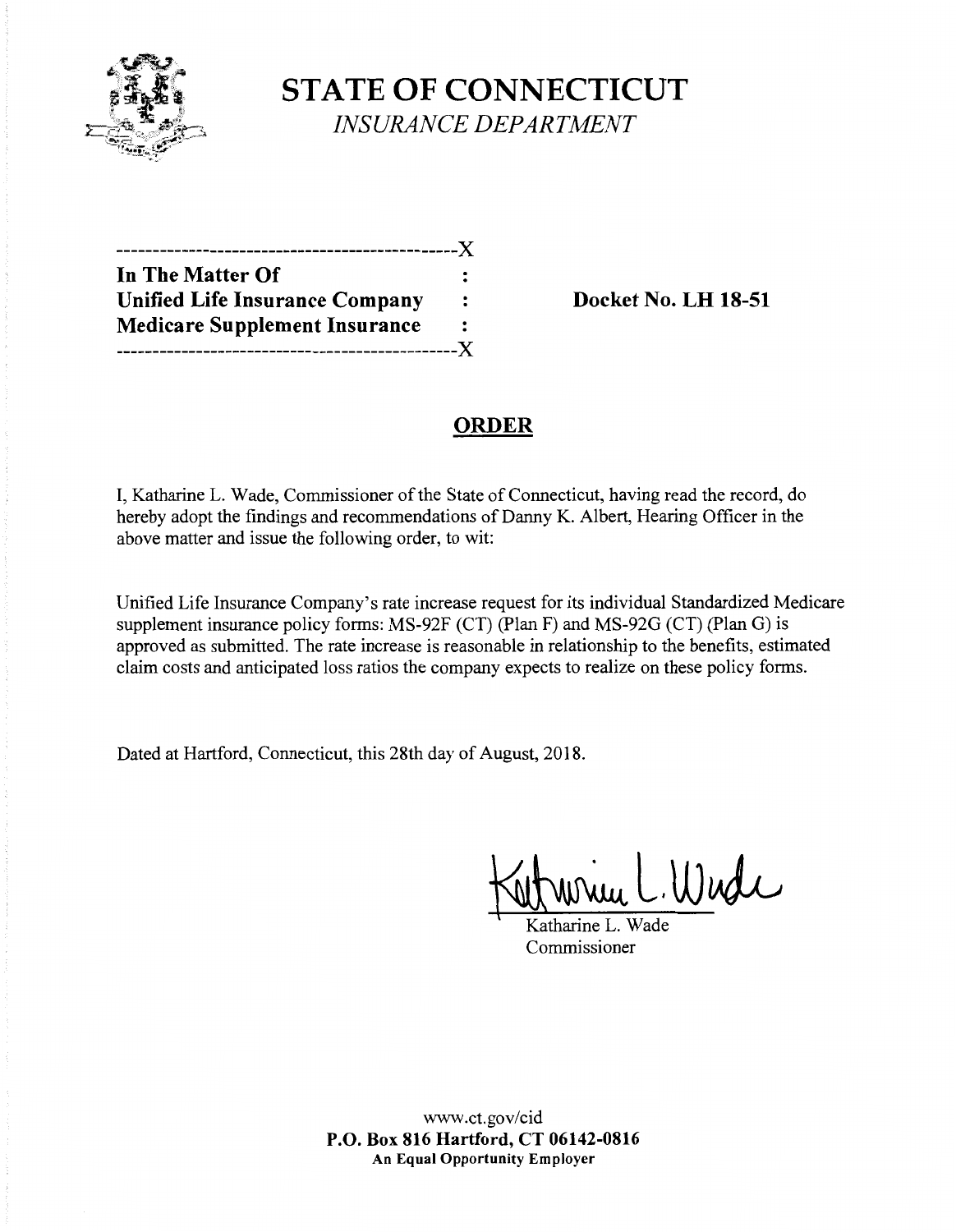

**STATE OF CONNECTICUT**  *INSURANCE DEPARTMENT* 

------------------------------------------------)( In **The Matter of**  Unified Life Insurance Company : Docket No. LH 18-51 **Medicare Supplement Insurance**  ------------------------------------------------)(

# **PROPOSED FINAL DECISION**

# I. **INTRODUCTION**

The Insurance Commissioner of the State of Connecticut is empowered to review rates charged for individual and group Medicare supplement policies sold to any resident of this State who is eligible for Medicare. The source for this regulatory authority is contained in Chapter 700c and Section 38a-495a of the Connecticut General Statutes.

After due notice, a hearing was held at the Insurance Department in Hartford on Tuesday, August 14, 2018, to consider whether or not the rate increase requested by Unified Life Insurance Company on its individual Standardized Medicare supplement business should be approved.

No members from the general public attended the hearing.

No Company representatives from Unified Life Insurance Company attended the hearing.

The hearing was conducted in accordance with the requirements of Section 38a-474, Connecticut General Statutes, the Uniform Administrative Procedures Act, Chapter 54 of Section 38a-8-1 et seq. of the Regulations of Connecticut State Agencies.

A Medicare supplement policy is a private health insurance policy sold on an individual or group basis, which provides benefits that are additional to the benefits provided by Medicare. For many years Medicare supplement policies have been highly regulated under both state and federal law to protect the interests of persons eligible for Medicare who depend on these policies to provide additional coverage for the costs of health care.

Effective December 1, 2005, Connecticut amended its program of standardized Medicare supplement policies in accordance with Section 38a-495a of the Connecticut General Statutes, and Sections 38a-495a-1 through 38a-495a-21 of the Regulations of Connecticut Agencies. This program, which conforms to federal requirements, provides a "core" package of benefits known as Plan A. Insurers may also offer any one or more of eleven other plans (Plans B through N).

> www.ct.gov/cid **P.O. Box 816 Hartford, CT 06142-0816 An Equal Opportunity Employer**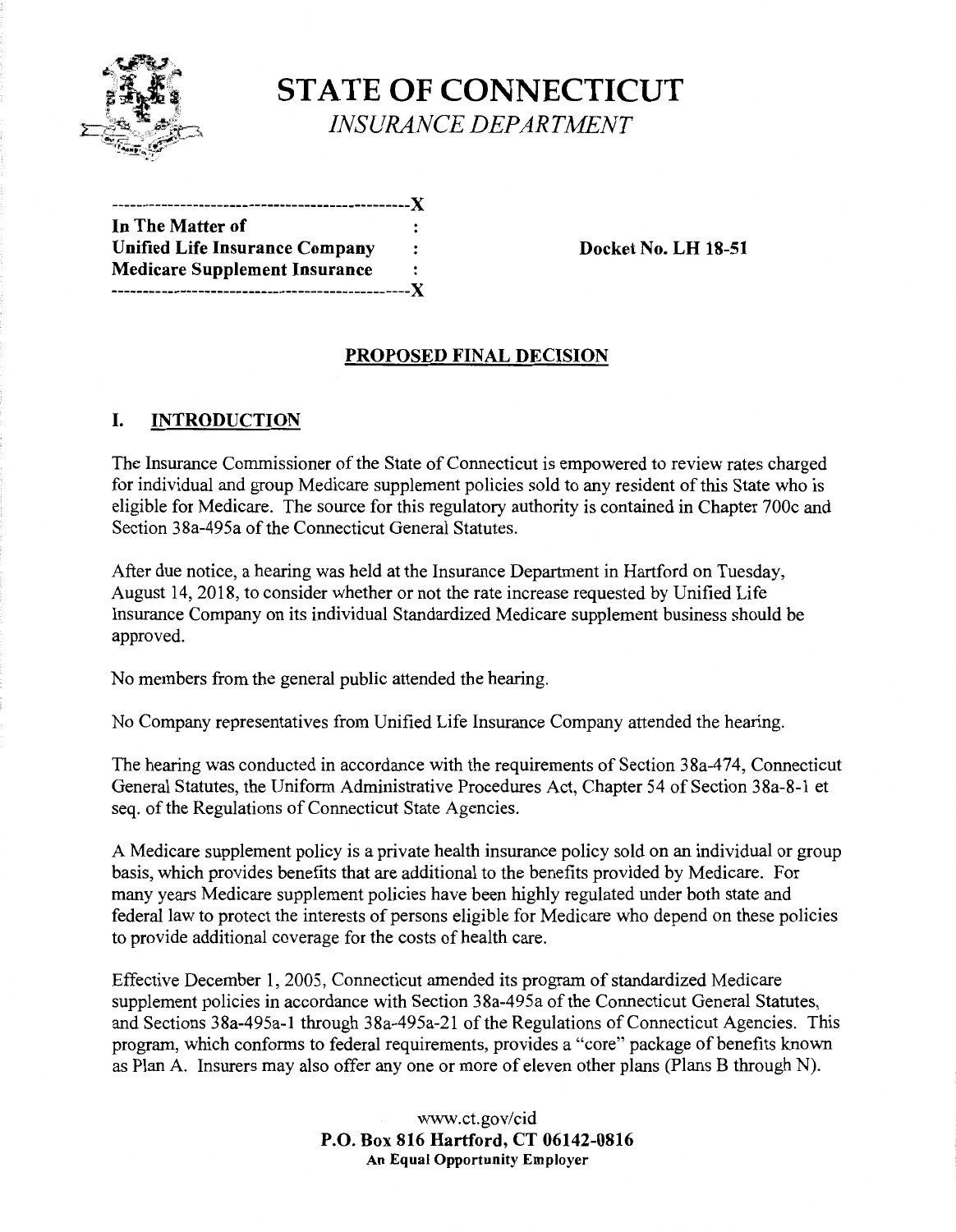Effective January 1, 2006, in accordance with Section 38a-495c of the Connecticut General Statutes (as amended by Public Act 05-20) premiums for all Medicare supplement policies in the state must use community rating. Rates for Plans A through N must be computed without regard to age, gender, previous claims history or the medical condition of any person covered by a Medicare supplement policy or certificate.

The statute provides that coverage under Plans A through N may not be denied on the basis of age, gender, previous claims history or the medical condition of any covered person. Insurers may exclude benefits for losses incurred within six months from the effective date of coverage based on a pre-existing condition.

Effective October 1, 1998, carriers that offer Plan B or Plan C must make these plans as well as Plan A, available to all persons eligible for Medicare by reason of disability.

Insurers must also make the necessary arrangements to receive notice of all claims paid by Medicare for their insureds so that supplement benefits can be computed and paid without requiring insureds to file claim forms for such benefits. This process of direct notice and automatic claims payment is commonly referred to as "piggybacking" or "crossover".

Sections 38a-495 and 38a-522 of the Connecticut General Statutes, and Section 38a-495a-10 of the Regulations of Connecticut Agencies, state that individual and group Medicare supplement policies must have anticipated loss ratios of 65% and 75%, respectively. Under Sections 38a- $495-7$  and  $38a-495a-10$  of the Regulations of Connecticut Agencies, filings for rate increases must demonstrate that actual and expected losses in relation to premiums meet these standards, and anticipated loss ratios for the entire future period for which the requested premiums are calculated to provide coverage must be expected to equal or exceed the appropriate loss ratio standard.

Section 38a-473 of the Connecticut General Statutes provides that no insurer may incorporate in its rates for Medicare supplement policies factors for expenses that exceed 150% of the average expense ratio for that insurer's entire written premium for all lines of health insurance for the previous calendar year.

## **II. FINDING OF FACT**

After reviewing the exhibits entered into the record of this proceeding, and utilizing the experience, technical competence and specialized knowledge of the Insurance Department, the undersigned makes the following findings of fact:

- 1. Unified Life Insurance Company is requesting a rate increase of 10.0% on its individual standardized plans F and G.
- 2. There are 12 policies in-force in Connecticut, 897 nationwide policies as of 12/31/2017.
- 3. These CT policies were originally written by Gerber Life Insurance Company.